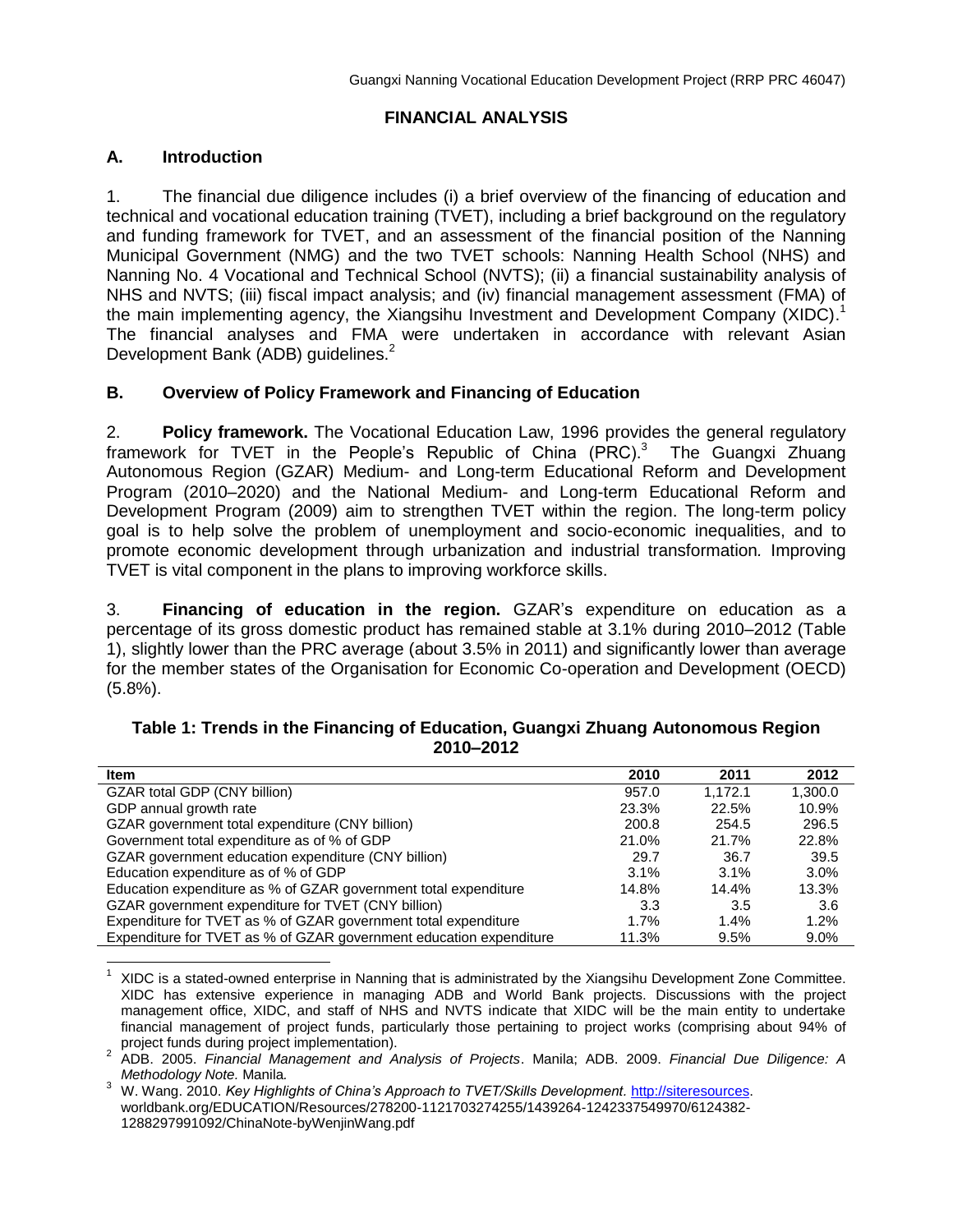CNY = Chinese Yuan, GDP = gross domestic product, GZAR = Guangxi Zhuang Autonomous Region, TVET = technical and vocational education and training. Source: Statistics Bureau. Guangxi Zhuang Autonomous Region. 2010, 2011, and 2012. *Guangxi Statistical Yearbooks*.

4. As a percentage of total government expenditures, education spending has decreased from 14.8% to 13.3% during 2010–2012. GZAR's education expenditure for TVET has been very low, about 9.9% (on average) of its total annual education expenditure or about 1.4% of the GZAR's total government expenditure (Table 1). $4$ 

5. **Financing education in Nanning municipality.** Nanning's expenditure on education increased from CNY5.9 billion in 2010 to CNY6.6 billion in 2012 (Table 2). Expenditure on education, as a percentage of Nanning's gross domestic product, was estimated at an average of 3.2% during 2010–2012, a little higher than the PRC's average of 3.5%, but significantly lower than the OECD's average of 5.8%. As a percentage of total municipal government expenditures, education spending decreased from 22.5% in 2010 to 17.0% in 2012. Nanning's expenditure for TVET has been CNY0.6 billion to CNY0.7 billion during 2010–2012. This is about 1.9% (on average) of NMG's annual total expenditure and about 10.0% of the municipality's total education expenditure on TVET.

**Table 2: Trends in the Financing of Education, Nanning Municipality, 2010–2012**

| <b>Nanning</b>                                                           | 2010    | 2011  | 2012  |
|--------------------------------------------------------------------------|---------|-------|-------|
| Nanning total GDP (CNY billion)                                          | 180.0   | 209.0 | 234.7 |
| GDP annual growth rate                                                   | 18.1%   | 16.1% | 12.3% |
| Nanning government total expenditure (CNY billion)                       | 26.1    | 36.2  | 38.8  |
| Government total expenditure as of % of GDP                              | 14.5%   | 17.3% | 16.5% |
| Nanning government education expenditure (CNY billion)                   | 5.9     | 6.9   | 6.6   |
| Education expenditure as of % of GDP                                     | 3.3%    | 3.3%  | 2.8%  |
| Education expenditure as of Nanning government total expenditure         | 22.5%   | 19.1% | 17.0% |
| Nanning government expenditure for TVET (CNY billion)                    | 0.6     | 0.7   | 0.7   |
| Expenditure for TVET as % of Nanning government total expenditure        | 2.1%    | 1.9%  | 1.8%  |
| Expenditure for TVET as % of Nanning government education<br>expenditure | $9.4\%$ | 10.1% | 10.6% |

CNY = Chinese Yuan, GDP = gross domestic product, TVET = technical and vocational education training.

Source: Nanning Statistics Bureau. 2010, 2011, and 2012. *Nanning Statistical Yearbooks*, Nanning Municipality.

6. During 2010–2012, the total expenditure of NMG on education increased 37% (from CNY5,866 million to CNY8,059 million), mainly because of significant increases in capital (124.6%) and recurrent (15.9%) expenditures during the period. A breakdown of 2012 recurrent costs, by level of education, indicated that recurrent expenditures on (i) preschools accounted for about 6.7%; ii) on primary and secondary education for 84.5%; and (iii) on TVET for about 6.2%.

| Table 3: Public Education Expenditure, Nanning Municipality, 2010–2012 |  |  |  |
|------------------------------------------------------------------------|--|--|--|
|------------------------------------------------------------------------|--|--|--|

| <b>Item</b>                                            | 2010  | 2011  | 2012  |
|--------------------------------------------------------|-------|-------|-------|
| Total education expenditure <sup>a</sup> (CNY million) | 5.866 | 6.927 | 8,059 |
| Total education expenditure annual growth rate         | 34.4% | 18.1% | 16.3% |
| Capital expenditure <sup>b</sup> (CNY million)         | 1.061 | 1.624 | 2,383 |
| Capital expenditure annual growth rate                 | 26.8% | 53.1% | 46.7% |
| Recurrent expenditure <sup>c</sup> (CNY million)       | 4.805 | 5,303 | 5,568 |
| Recurrent expenditure annual growth rate               | 36.3% | 10.4% | 5.0%  |
| Breakdown of recurrent expenditure:                    |       |       |       |
| Preschool education (CNY million)                      | 178   | 227   | 372   |
| Preschool education as % of total recurrent costs      | 3.7%  | 4.3%  | 6.7%  |

 4 In 2009, the GZAR government initiated a tuition fee waiver policy for students from poor rural families and for secondary school TVET students.<http://www.chinanews.com/edu/2011/06-15/3113924.shtml>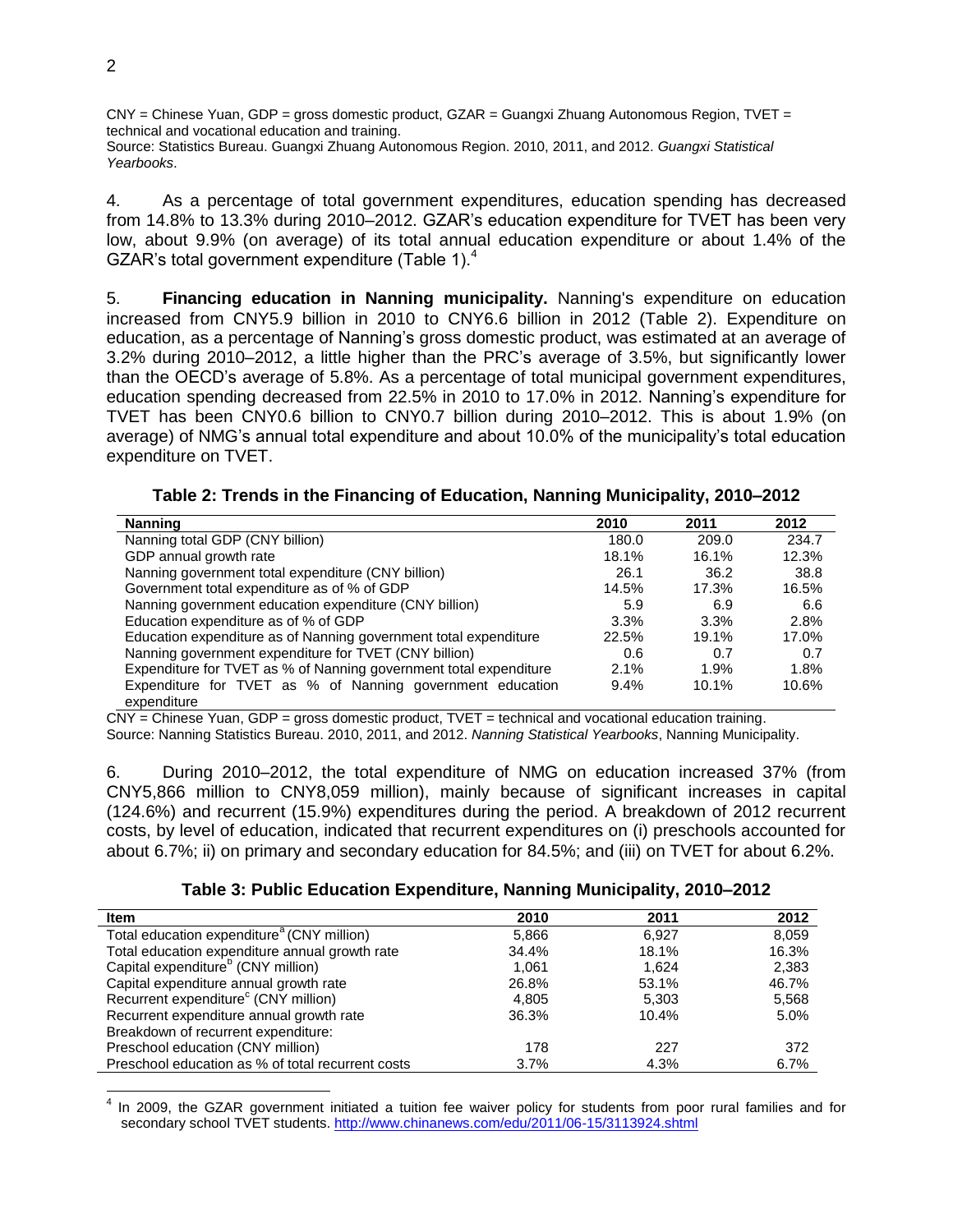| ltem                                                | 2010  | 2011  | 2012    |
|-----------------------------------------------------|-------|-------|---------|
| Primary and secondary education (CNY million)       | 4.085 | 4.542 | 4.704   |
| Primary and secondary education as % of total       | 85.0% | 85.6% | 84.5%   |
| recurrent costs                                     |       |       |         |
| TVET(CNY million)                                   | 361   | 347   | 345     |
| TVET as % of total recurrent costs                  | 7.5%  | 6.6%  | 6.2%    |
| Higher education (CNY million)                      | 112   | 139   | 147     |
| Higher education as % of total recurrent costs      | 2.3%  | 2.6%  | 2.6%    |
| Other recurrent costs (CNY million)                 | 69    | 47    |         |
| Other recurrent costs as % of total recurrent costs | 1.4%  | 0.9%  | $0.0\%$ |

CNY = Chinese Yuan, TVET = technical and vocational education training

a University-level higher education not included.

b Capital expenditure includes new goods and civil works and rehabilitation.

<sup>c</sup> Recurrent expenditure includes wages and benefits, subsidies, and services payment.

Source: Ministry of Education. 2010, 2011, and 2012. *China Education Expenditure Books*. Beijing.

7. **Financing of technical and vocational education and training in Nanning.** The total funding of TVET in Nanning increased from CNY6,002 million in 2010 to CNY8,725 million in 2012. As of 2012, Nanning's TVET schools have been financed largely by municipal subsidies and budgetary allocations (about 80.4%),<sup>5</sup> while the balance is derived from tuition fees (7.6%), proceeds from the education surtax (7.9%),<sup>6</sup> and social grants and other sources (4.2%) (Table 4).

#### **Table 4: Financing of Technical and Vocational Education and Training, Nanning Municipality, 2010–2012**

|                                              | 2010     |      | 2011     |      | 2012     |      |
|----------------------------------------------|----------|------|----------|------|----------|------|
|                                              | (CNY     |      | (CNY     |      | (CNY     |      |
| <b>Item</b>                                  | million) | (%)  | million) | (%)  | million) | (%)  |
| Public fund-mainly from municipal government | 4,972    | 82.8 | 6,134    | 84.6 | 7.108    | 80.4 |
| Tuition                                      | 483      | 8.0  | 516      | 7.1  | 659      | 7.6  |
| Grants from international donor              |          |      |          |      |          |      |
| Proceeds from educational surtax             | 236      | 3.9  | 288      | 4.0  | 685      | 7.9  |
| Grants and investments from private sector   |          |      |          |      |          |      |
| Social grants                                | 21       | 0.3  | 14       | 0.2  | 6        | 0.1  |
| Other sources (e.g., loans and other income  | 290      | 4.8  | 302      | 4.2  | 357      | 4.1  |
| sources)                                     |          |      |          |      |          |      |
| Total funding for TVET                       | 6,002    | 100  | 7.254    | 100  | 8,725    | 100  |

TVET = technical and vocational education training.

Source: Ministry of Education. 2010, 2011, and 2012. *China Education Expenditure Books*. Beijing.

### **C. Financial Sustainability Analysis**<sup>7</sup>

8. A review of the revenue and expenditure flows and funding sources during 2010–2012 indicated that NHS and NVTS are heavily dependent on annual budgetary allocations from NMG. Given the government's policy of providing subsidies for TVET, it is reasonable to assume that the two project TVET schools will continue to receive at least their current levels of financial support from the government for the foreseeable future.

 $\sqrt{5}$ <sup>5</sup> Government budgetary allocations, on a per student basis, are estimated at about CNY2,080/student/year.

<sup>6</sup> Financing for education is augmented by education surtax (1.0%), as specified in the Education Law. The State Council issued a guideline for TVET development during the 11th Five-Year Plan (2006–2010) indicating that 30% of the education surtax should be used for TVET development. The education surtax is an additional fee imposed on enterprises that pay value-added tax, consumption tax, and business tax. It is also imposed on those who pay individual income tax.

<sup>7</sup> Details are presented in the consultant's Detailed Financial Analysis Report.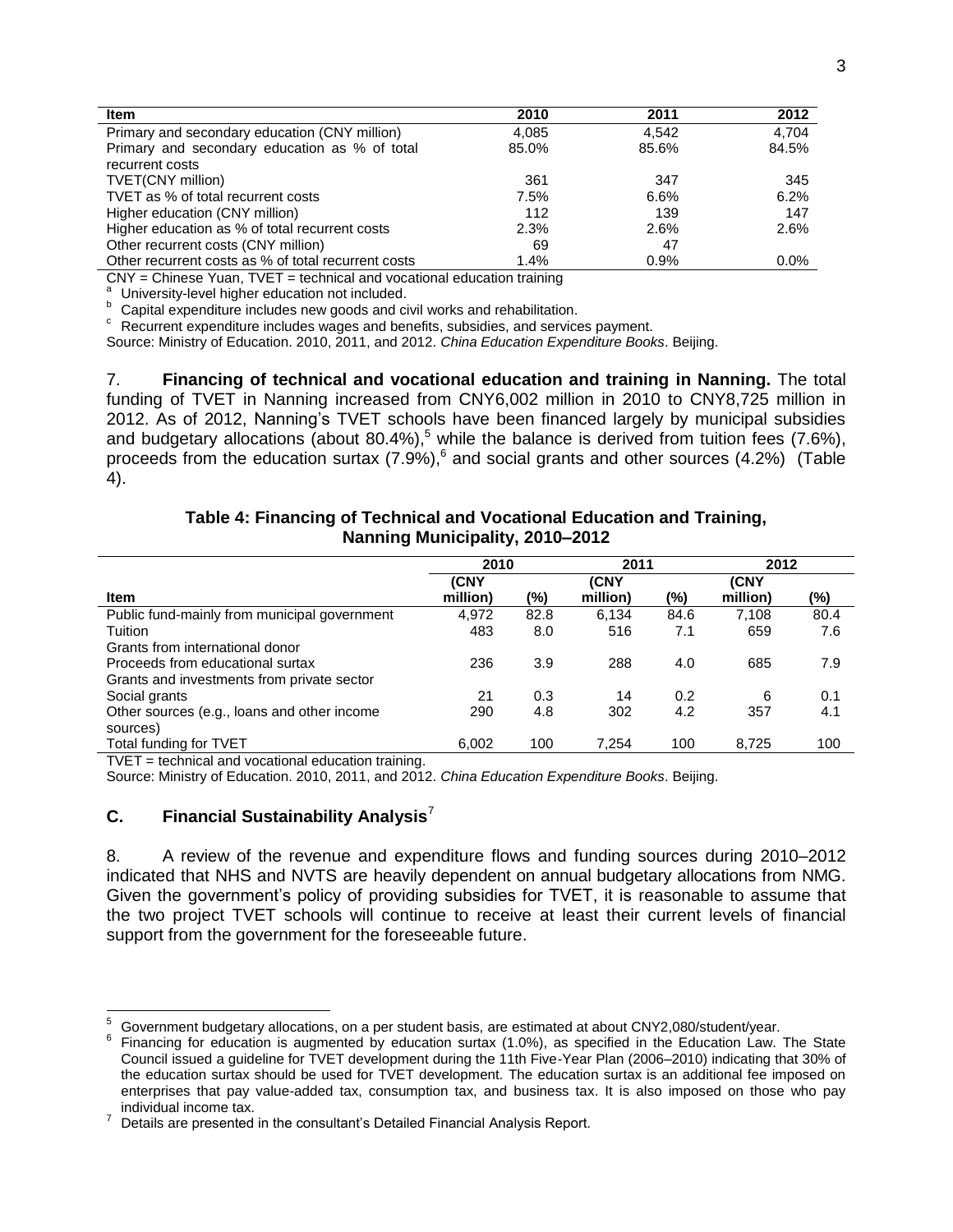### **D. Fiscal Impact Analysis**

9. Analysis indicates the total annual project cost in 2013 will be just 0.03% of Nanning government's annual expenditures;<sup>8</sup> this will increase to 0.34% in 2014, and decrease to 0.07% in 2017 (Table 5). The government's annual commitment to the project as a percentage of the total education budget is projected to increase from 0.19% in 2013 to 1.81% in 2014, and then decrease to 0.33% in 2017. As a percentage of the government's TVET budget, the commitment is expected to increase from 1.88% in 2013 to 18.00% in 2014, and then decrease to 3.30% in 2017. Financial analysis confirms that NMG has adequate financial resources and will be able to provide the necessary counterpart funds for the project. NMG has the capacity to cover both annual operations and maintenance costs and debt service requirements; these account for at most 0.02% of the total NMG annual expenditure, or 0.106% of the education budget.

| Item                                                                                                                                                                                                                                                    | 2014   | 2015   | 2016   | 2017   | 2018    | 2019    | 2020    |
|---------------------------------------------------------------------------------------------------------------------------------------------------------------------------------------------------------------------------------------------------------|--------|--------|--------|--------|---------|---------|---------|
| <b>Fiscal Impact Analysis:</b>                                                                                                                                                                                                                          |        |        |        |        |         |         |         |
| Nanning Government expenditure (CNY billion)                                                                                                                                                                                                            | 46.904 | 56.701 | 68.544 | 82.860 | 100.167 | 121.089 | 146.380 |
| Nanning Government education expenditure (CNY billion)                                                                                                                                                                                                  | 8.374  | 10.490 | 13.140 | 16.461 | 20.620  | 25.830  | 32.357  |
| Nanning Government TVET budget (CNY billion)                                                                                                                                                                                                            | 0.846  | 1.056  | 1.317  | 1.643  | 2.049   | 2.556   | 3.189   |
| ADB Project (CNY billion)                                                                                                                                                                                                                               | 0.016  | 0.190  | 0.256  | 0.097  | 0.068   |         |         |
| - Counterpart funding (CNY billion)                                                                                                                                                                                                                     | 0.008  | 0.099  | 0.133  | 0.050  | 0.035   |         |         |
| - ADB Ioan (CNY billion)                                                                                                                                                                                                                                | 0.008  | 0.091  | 0.123  | 0.047  | 0.032   |         |         |
| ADB Project as a proportion of Nanning Government expenditure                                                                                                                                                                                           | 0.03%  | 0.34%  | 0.37%  | 0.12%  | 0.07%   |         |         |
| Counterpart fund as a proportion of Nanning Government expenditure                                                                                                                                                                                      | 0.02%  | 0.17%  | 0.19%  | 0.06%  | 0.04%   |         |         |
| ADB loan as a proportion of Nanning Government expenditure                                                                                                                                                                                              | 0.02%  | 0.16%  | 0.18%  | 0.06%  | 0.03%   |         |         |
| ADB Project as a proportion of Nanning Government education expenditure                                                                                                                                                                                 | 0.19%  | 1.81%  | 1.95%  | 0.59%  | 0.33%   |         |         |
| Counterpart fund as a proportion of Nanning Government education expenditure                                                                                                                                                                            | 0.10%  | 0.94%  | 1.01%  | 0.31%  | 0.17%   |         |         |
| ADB loan as a proportion of Nanning Government education expenditure                                                                                                                                                                                    | 0.09%  | 0.87%  | 0.94%  | 0.28%  | 0.16%   |         |         |
| ADB Project as a proportion of Nanning Government TVET expenditure                                                                                                                                                                                      | 1.88%  | 18.00% | 19.43% | 5.91%  | 3.30%   |         |         |
| Counterpart fund as a proportion of Nanning Government TVET expenditure                                                                                                                                                                                 | 0.98%  | 9.35%  | 10.09% | 3.07%  | 1.71%   |         |         |
| ADB Ioan as a proportion of Nanning Government TVET expenditure                                                                                                                                                                                         | 0.90%  | 8.65%  | 9.34%  | 2.84%  | 1.59%   |         |         |
| Ability to Cover Annual O&M and Debt Service:                                                                                                                                                                                                           |        |        |        |        |         |         |         |
| Annual O&M cost (CNY billion)                                                                                                                                                                                                                           |        |        |        | 0.009  | 0.009   | 0.009   | 0.009   |
| Annual loan repayment (CNY billion)                                                                                                                                                                                                                     |        | 0.000  | 0.001  | 0.002  | 0.003   | 0.004   | 0.026   |
| Total annual O&M cost and annual loan repayment                                                                                                                                                                                                         |        | 0.000  | 0.001  | 0.011  | 0.012   | 0.012   | 0.034   |
| Annual O&M cost and loan repayment as a proportion of Nanning Government<br>expenditure                                                                                                                                                                 |        | 0.000% | 0.002% | 0.014% | 0.012%  | 0.010%  | 0.023%  |
| Annual O&M cost and loan repayment as a proportion of Nanning Government<br>education expenditure                                                                                                                                                       |        | 0.001% | 0.009% | 0.068% | 0.058%  | 0.048%  | 0.106%  |
| Annual O&M cost and loan repayment as a proportion of Nanning Government<br><b>TVET</b> expenditure                                                                                                                                                     |        | 0.009% | 0.089% | 0.683% | 0.585%  | 0.485%  | 1.077%  |
| ADB = Asian Development Bank, CNY = Chinese Yuan, O&M = operation and maintenance, TVET = technical and<br>vocational education training,<br>Source: ADB estimates                                                                                      |        |        |        |        |         |         |         |
| Е.<br><b>Financial Management Assessment</b>                                                                                                                                                                                                            |        |        |        |        |         |         |         |
| NMG is the executive agency of the project. A project management office (PMO) has<br>10.                                                                                                                                                                |        |        |        |        |         |         |         |
| been established within the Nanning Development and Reform Commission, which is tasked with                                                                                                                                                             |        |        |        |        |         |         |         |
| daily coordination and management of project preparation and implementation. NMG, which has                                                                                                                                                             |        |        |        |        |         |         |         |
|                                                                                                                                                                                                                                                         |        |        |        |        |         |         |         |
| 8<br>Based on average annual growth during 2010–2012, NMG expenditures grew annually at about 21% while<br>expenditures on education and TVET both grew annually at about 25%. These rates were applied in the projections<br>for the period 2013-2019. |        |        |        |        |         |         |         |

## **Table 5: Fiscal Impact of the Project**

# **E. Financial Management Assessment**

 $\frac{1}{8}$ Based on average annual growth during 2010–2012, NMG expenditures grew annually at about 21% while expenditures on education and TVET both grew annually at about 25%. These rates were applied in the projections